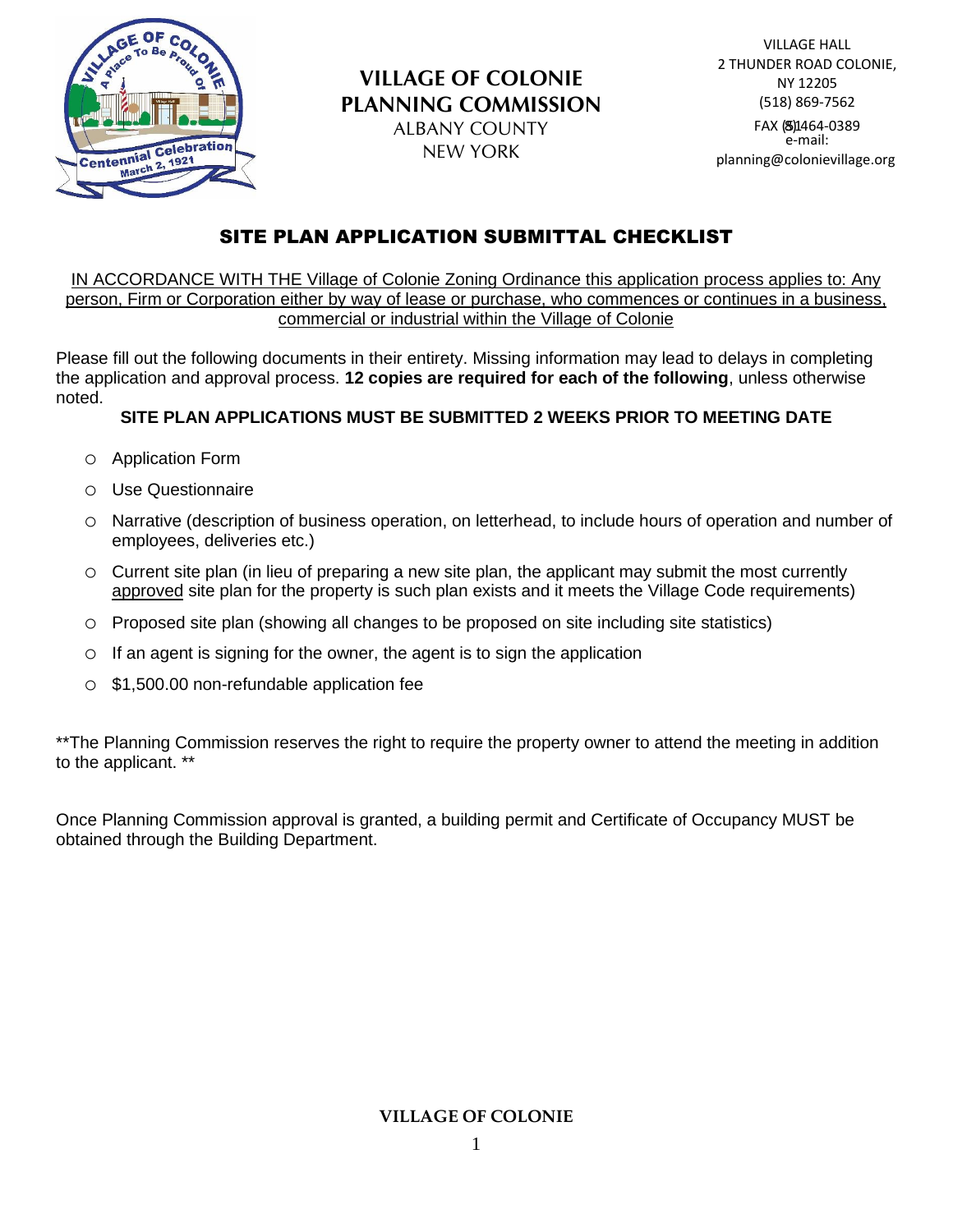#### **ALBANY COUNTY, NEW YORK**

#### **SITE DEVELOPMENT REVIEW PROCESS**

#### **INTRODUCTION:**

This document has been prepared to help guide persons through the site development review process in the Village of Colonie. It provides a concise and complete overview of the process, including application requirements, the submittal procedure and other aspects of the project review process. This document is intended to be used as a guide. The zoning of the Village of Colonie may be referred to for specific requirements.

#### **FACILITIES REQUIRING SITE PLAN REVIEW & APPROVAL**:

The following types of uses require submittal to the Planning Commission for site plan review and approval prior to issuance of a building permit or before the proposed use can be established.

- New construction of all non-residential facilities and multi-family residences (i.e. Commercial; Industrial; Condominiums [commercial or residential]; Mobile Home Parks; Senior Citizen Housing; Farm or Nursery; Planned Unit Development).
- All public facilities, such as schools, churches, government buildings, philanthropic institutions, etc. with the exception of Village of Colonie owned buildings.
- Additions, deletions and structural or site changes to existing facilities.

#### **SITE DEVELOPMENT PROPOSAL**:

#### PROCESS:

For site development proposals, the review and approval consists of the following:

- 1. Application to the Planning Commission for preliminary site plan review and acceptance.
- 2. Upon receiving preliminary approval, application can be made to the Planning Commission for final site plan review and approval.
- 3. Upon receiving Planning Commission approval, application can be made to the Building Department for Building and sign permits as well as the sewer, water, and highway departments for applicable permits as needed.

#### **STEPS IN THE PROCESS:**

1. Pre-submission conference (optional):

Prior to the submission of a site plan application to the Planning Commission an applicant or the Planning Commission Chair or Village Engineer may request a pre-submission conference. The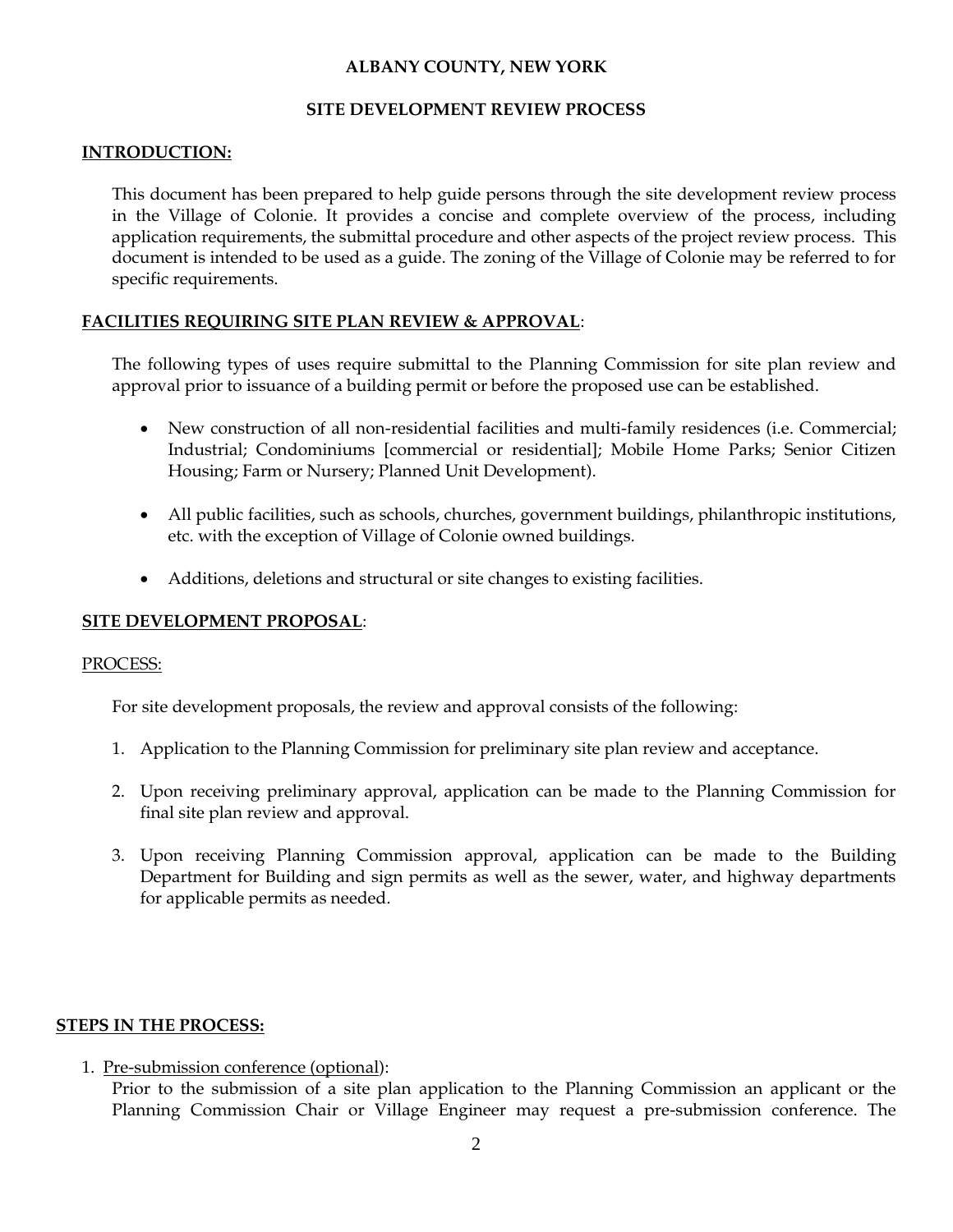purpose of such a conference is to give both the Village and the applicant an opportunity to gain a better perspective with regard to a proposed plan.

#### 2. Preliminary site plan review and acceptance:

The applicant must submit a preliminary site plan to the Planning Commission for their review. The preliminary site plan provides the applicant and the Planning Board with a flexible design concept which can be changed if necessary prior to the submittal of a more detailed final site development plan.

Twelve (12) copies of the complete submittals must be received by the Village Planning Coordinator by noon on Monday, four weeks prior to the scheduled date of the Planning Board meeting at which the proposed plans will be presented.

The Planning Commission, based on its review and department recommendations, and after complying with the State Environmental Quality Review Act (SEQRA) will decide either to accept the preliminary plan, reject it, or accept it with modifications.

#### 3. Final site plan review and approval:

Upon acceptance of the preliminary site plan by the Planning Commission, the applicant is responsible for preparing and submitting a final site plan.

The Village Engineer will review the submittal for completeness and technical compliance with all requirements, and refer the proposal to the appropriate Village departments for additional technical review (sewer, water, highway, and assessor).

Upon satisfactory completion of required reviews, the Village Planning Coordinator will notify the applicant that the submittal is complete and the date at which the submittal will be reviewed by the Planning Commission for their action. The Planning Commission will act to approve the final site plan, deny it, or request the Applicant make modifications for resubmittal.

#### Issuance of approval:

Upon approval of a final site plan by the Planning Commission, the applicant must submit four copies of the final plan to the Planning Coordinator. If all conditions have been met, the Planning Commission signs and stamps the final plans approved and distributes them to the appropriate departments. After plans are distributed, the applicant may then apply for and obtain a building permit and other permits and approvals as may be necessary.

#### Application for sign permit:

If the approved final plan involves the construction of any sign identifying the building and/or type of business, the applicant must apply to the Village of Colonie Building Department for a sign permit. If the sign application is denied by the Code Enforcement Department the applicant will have to apply to the Sign Review Board for a sign variance.

#### Certificate of occupancy:

The applicant is responsible for developing the site in strict compliance with the approved plans. No occupancy or use of the site may occur until the Code Enforcement, sewer, water, highway, and assessment departments have determined that all required improvements to the site have been made or sufficient cash escrow has been deposited with the Village to ensure conformance and the Building Department has issued a Certificate of Occupancy.

#### **ENVIRONMENTAL ISSUES**: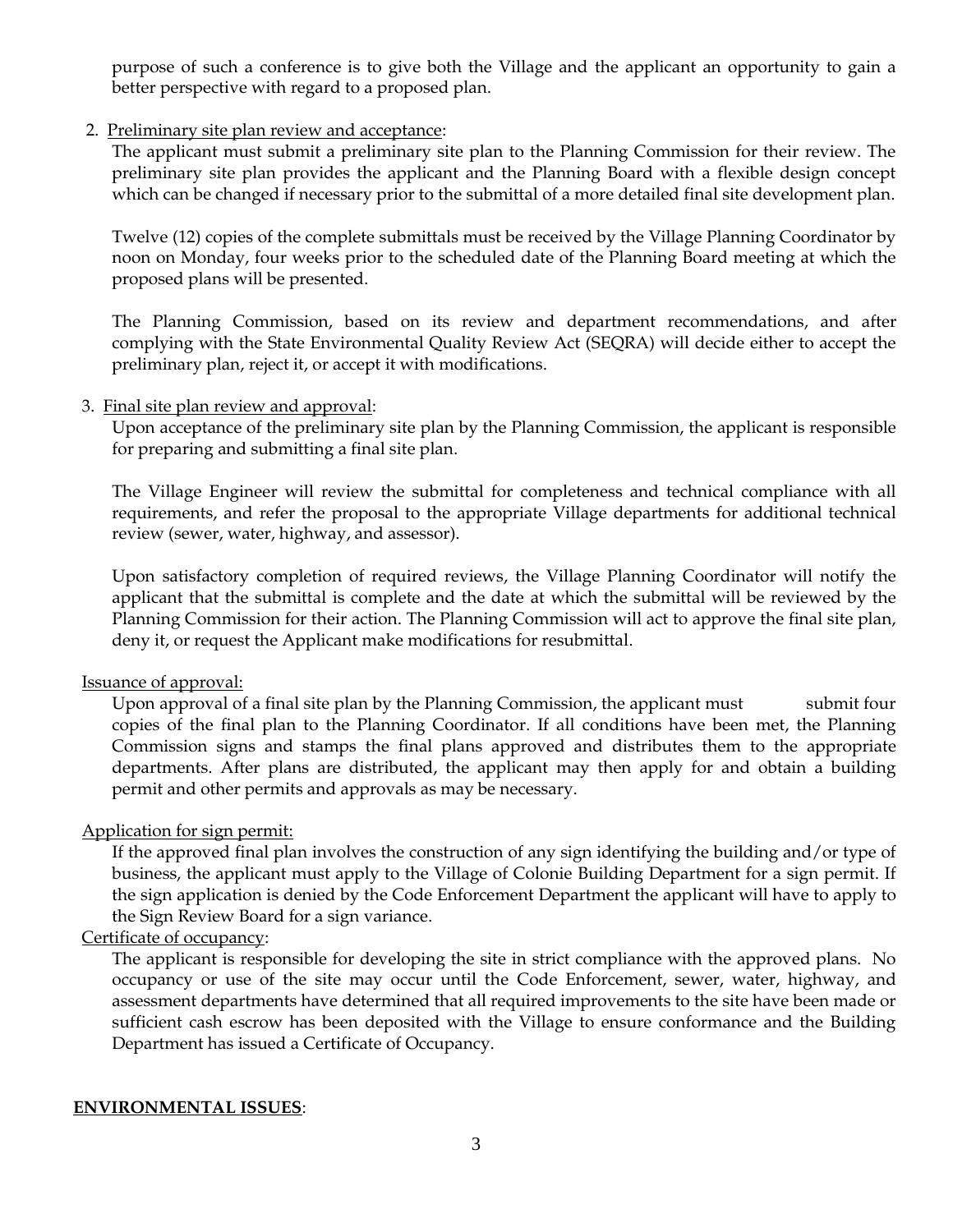The applicant will be required to comply with all applicable federal, state, and local laws, rules, and regulations with regard to environmental issues. This includes, but may not be limited to, the U.S. Army Corps of Engineers Federal Wetlands Regulations, the State Environmental Quality Review Act (SEQRA), and New York State Freshwater Wetlands Permit Regulations. It is the responsibility of the applicant to have any of the above significant environmental areas delineated on the site and the necessary permits, variances, or approvals obtained from the appropriate agency.

#### **COUNTY & STATE APPROVALS**:

Projects which require a permit or approval from State or County jurisdictional authorities as a result of their varying requirements for curb cuts, storm water management facilities, on-site wells and sanitary disposal systems, and public sewer and water utility extensions must obtain all appropriate State and County permits. Copies must be submitted to the Village Planning Coordinator.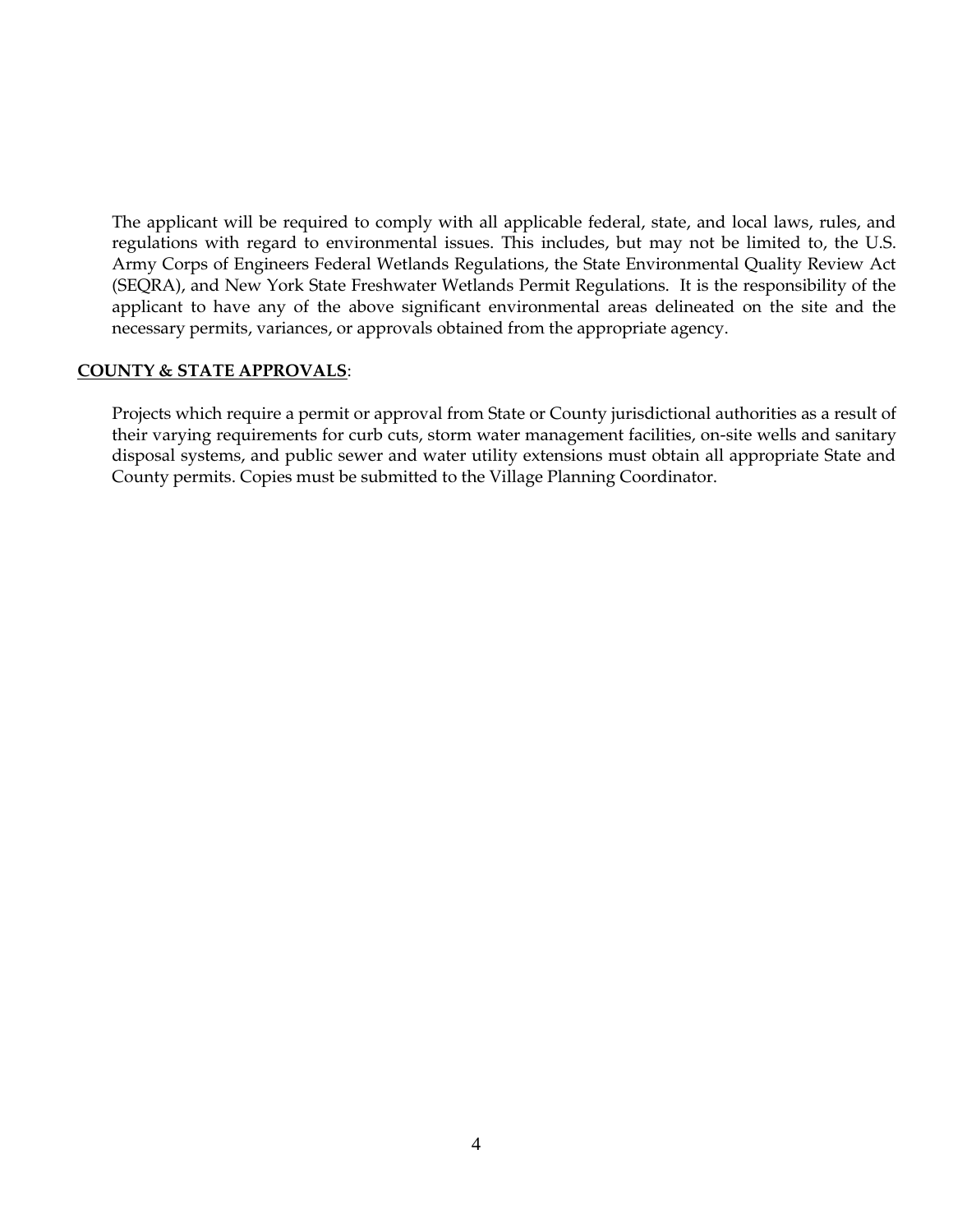

VILLAGE HALL 2 THUNDER ROAD COLONIE, NY 12205 (518) 869-7562 FAX (518) 464-0389 e-mail: ahart@colonievillage.org

# **SITE PLAN APPLICATION**

#### PLEASE REFER TO THE INSTRUCTIONS TO DETERMINE WHETHER THIS IS THE APPROPRIATE FORM TO USE PLEASE FILL OUT BOTH SECTIONS "A" "B" AND "C"

# **A. GENERAL INFORMATION:**

| TEL NO. $(\_\_)$                                    |                                                                                                                                                                          |
|-----------------------------------------------------|--------------------------------------------------------------------------------------------------------------------------------------------------------------------------|
|                                                     |                                                                                                                                                                          |
| TEL NO. $(\_\_\_\_\_)$                              |                                                                                                                                                                          |
|                                                     |                                                                                                                                                                          |
|                                                     |                                                                                                                                                                          |
|                                                     |                                                                                                                                                                          |
| <b>CERTIFICATIONS:</b>                              |                                                                                                                                                                          |
| IS CORRECT AND COMPLETE TO THE BEST OF MY KNOWLEDGE | BY APPLICANT: I CERTIFY THAT THE INFORMATION PROVIDED IN SUPPORT OF THE APPLICATION                                                                                      |
|                                                     |                                                                                                                                                                          |
|                                                     | BY OWNER OR AGENT: I HAVE REVIEWED THIS APPLICATION IN ITS ENTIRETY AND AGREE TO<br>IT. I CERTIFY THAT THE INFORMATION IS CORRECT AND COMPLETE TO THE BEST OF MY BELIEF. |
|                                                     | (AGENT MUST PROVIDE PROOF OF AUTHORITY TO REPRESENT THE OWNER)                                                                                                           |
|                                                     | THE DOCUMENTS PREPARED BY ME, PRESENTED<br>IN SUPPORT OF THIS APPLICATION, MEET ALL STATE, LOCAL AND FEDERAL REQUIREMENTS.                                               |
| LICENSE NO:                                         |                                                                                                                                                                          |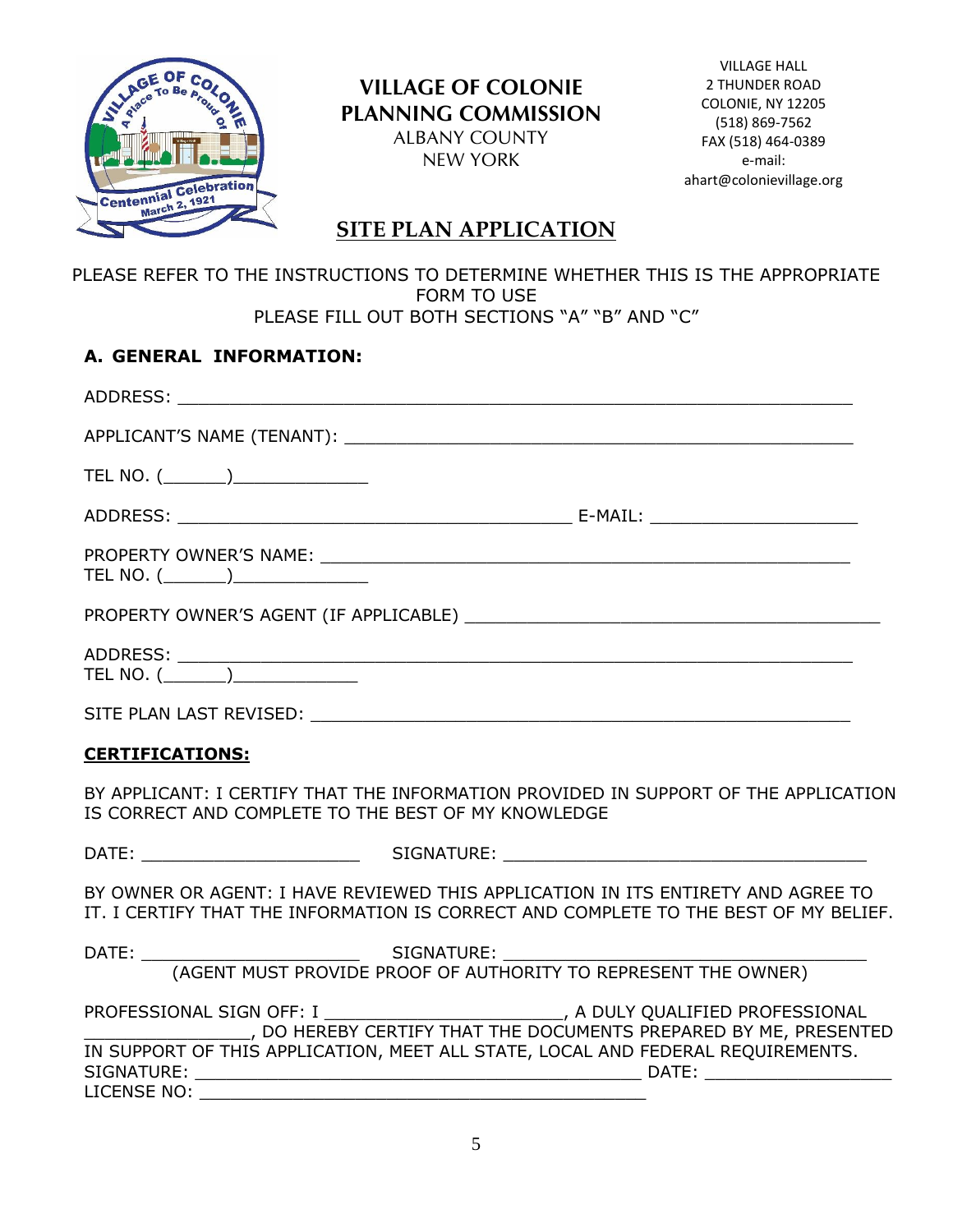#### **B. EXISTING CONDITIONS & PROPOSED CHANGES:**

INSTRUCTIONS – ALL FIGURES SHOULD APPLY TO THE ENTIRE TAX MAP PARCEL; IF AN AMOUNT IS PROPOSED TO THE REDUCED, SHOW IN BRACKETS THIS (000) IN COLUMN 2. WHERE SQUARE FEET ARE ASKED FOR, ESTIMATE NUMBER OF NET SQUARE FEET; SECOND STORY OR MEZZANINE CONTS THE SAME AS GROUND FLOOR.

|                                                                                                     | <b>COLUMN 1</b><br><b>EXISTING</b><br><b>CONDITIONS</b> | <b>COLUMN 2</b><br>PROPOSED<br><b>CHANGES</b> | <b>COLUMN 3</b><br><b>TOTAL AFTER</b><br><b>CHANGES</b> |
|-----------------------------------------------------------------------------------------------------|---------------------------------------------------------|-----------------------------------------------|---------------------------------------------------------|
| DESCRIPTION:                                                                                        |                                                         |                                               |                                                         |
| RESIDENCES, 1 OR 2 FAMILY                                                                           |                                                         |                                               |                                                         |
| ACCESSORY APT (NO.)                                                                                 |                                                         |                                               |                                                         |
| HOME OCCUPATION (SQ.FT.)                                                                            |                                                         |                                               |                                                         |
| OFFICE (SQ. FT)                                                                                     |                                                         |                                               |                                                         |
| HOTEL, MOTEL, TOURIST HOME<br><b>BOARDING HOUSE</b><br>(NO. OF GUEST ROOMS)                         |                                                         |                                               |                                                         |
| BARBER, BEAUTY SHOP<br>(NO. WORK STATIONS)                                                          |                                                         |                                               |                                                         |
| RETAIL & BUSINESS SERVICES (SQ. FT.)                                                                |                                                         |                                               |                                                         |
| RESTAURANT NO SERVICE<br>ALCOHOLIC BEVERAGES, BAR<br>OR SIMILAR, NIGHT CLUB<br>O LINEAR BAR FOOTAGE |                                                         |                                               |                                                         |
| O USABLE CUSTOMER FLOOR<br>SPACE, (SQ. FT.)                                                         |                                                         |                                               |                                                         |
| MEDICAL SERVICES (SQ. FT.)                                                                          |                                                         |                                               |                                                         |
| USE NOT SPECIFIED ABOVE<br>(DESCRIBE BELOW) (SQ FT.)                                                |                                                         |                                               |                                                         |
| VACANT (SQ. FT.)                                                                                    |                                                         |                                               |                                                         |
| ESTIMATED NO. OF EMPLOYEES<br>AT PEAK SHIFT<br>O INITIALLY                                          |                                                         |                                               |                                                         |
| O AT FULL OPERATION                                                                                 |                                                         |                                               |                                                         |
| DESCRIBE "USE NOT SPECIFIED"                                                                        |                                                         |                                               |                                                         |

\*\* SEE SECTION 242-8C2 (f) OF THE VILLAGE OF COLONIE CODE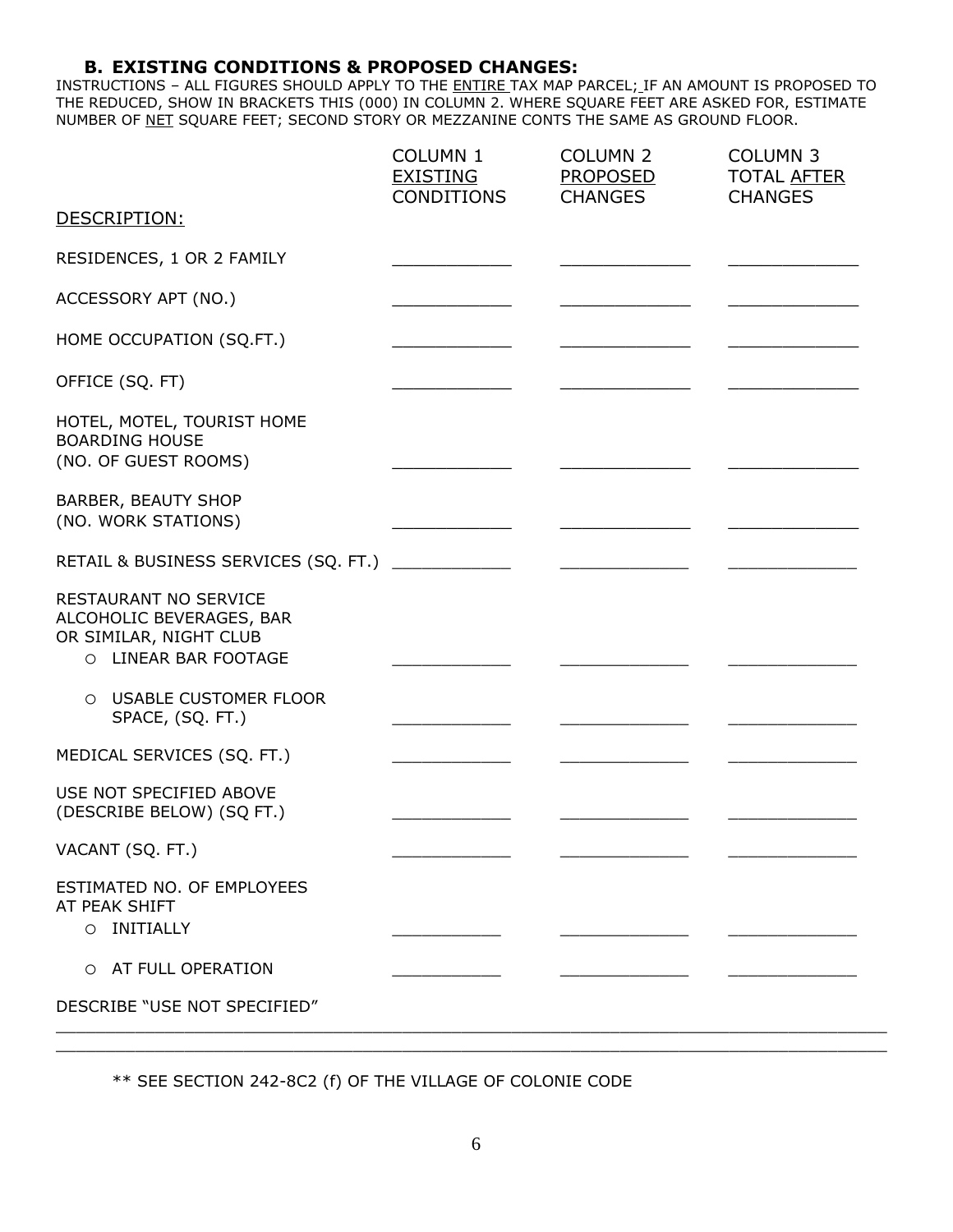

#### **C. USE QUESTIONNAIRE**

- 1. Narrative Brief Description of Business operations. Please type on company letterhead and attach to application.
- 2. GROSS FLOOR AREA OF BUSINESS
- 3. AREA TO BE OCCUPIED
- 4. NUMBER OF STORIES
- 5. BUILDING HEIGHT **EXECUTE IS A RESERVE TO A RESERVE THE SET OF ST**

|  | - |
|--|---|
|  |   |
|  |   |

6. HOURS OF OPERATION: WILL OPERATION HOURS BE BETWEEN 7AM – 9PM MONDAY THRU FRIDAY OR 9AM – 5 PM SATURDAY/SUNDAY? **YES / NO**

IF YES, PROVIDE HOUR OF OPERATION BELOW.

| Monday                            |         | Tuesday                                        | Wednesday                                                                  | Thursday | Friday |            | Saturday   | Sunday    |
|-----------------------------------|---------|------------------------------------------------|----------------------------------------------------------------------------|----------|--------|------------|------------|-----------|
|                                   |         |                                                |                                                                            |          |        |            |            |           |
| NUMBER OF EMPLOYEES PER DAY<br>7. |         |                                                |                                                                            |          |        |            |            |           |
| 8.                                |         |                                                | WILL THERE BE ANY MEETINGS OR CLASSES?                                     |          |        |            | YES / NO   |           |
| 9.                                |         |                                                | a) NUMBER OF BUSINESS VEHICLES<br>b) NUMBR OF EMPLOYE VEHICLES             |          |        |            |            |           |
| 10.                               | PER DAY | PEAK HOUR OF THE DAY:<br>PEAK DAY OF THE WEEK: | <b>AVERAGE NUMBER OF CUSTOMERS:</b><br><b>AVERAGE NUMBER OF CUSTOMERS:</b> |          |        |            |            |           |
| 11.                               |         |                                                | ARE THERE ANY PLANS FOR FUTURE EXPANSION?                                  |          |        |            | <b>YES</b> | <b>NO</b> |
|                                   |         |                                                | 12. ARE ANY LICENSES NEEDED TO RUN THIS BUSINESS?                          |          |        | <b>YES</b> | <b>NO</b>  |           |
|                                   |         | IF YES, EXPLAIN:                               |                                                                            |          |        |            |            |           |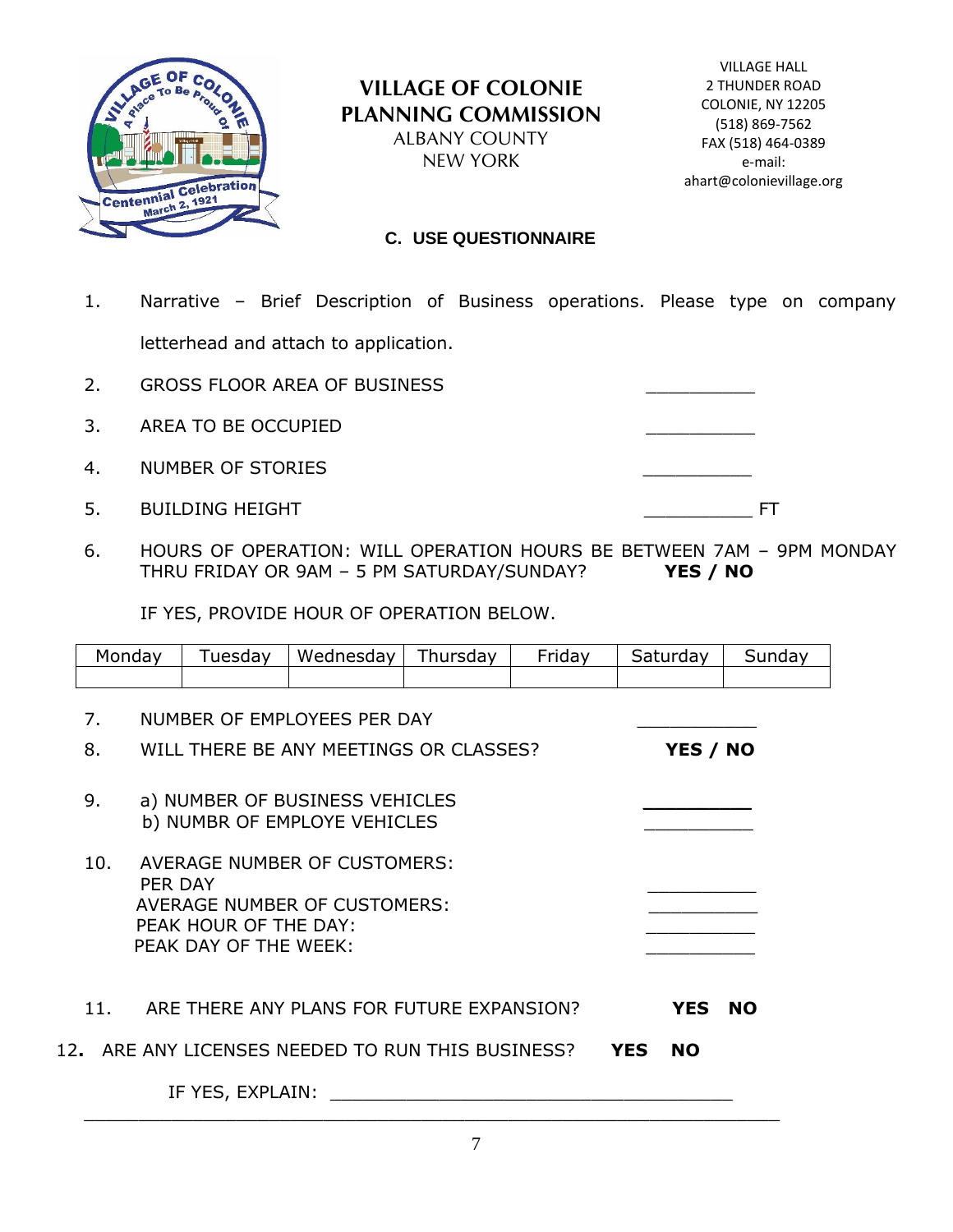| 13. ARE ANY HAZARDOUS MATERIALS USED OR STORED<br>IN THIS BUILDING?                                                                               | YES NO           |  |
|---------------------------------------------------------------------------------------------------------------------------------------------------|------------------|--|
| IF YES, LIST IN NARRATIVE AND ATTACH<br>а. –                                                                                                      |                  |  |
| 14. IS THERE ANY NOISE OR VIBRATION CREATED FROM<br>RUNNING THIS BUSINESS THAT WILL GO BEYOND<br>THE BORDER OF YOUR PROPERTY?                     | YES NO           |  |
| 15. ARE FIREARMS, EXPLOSIVES, AMMUNITIONS,<br>BLACK POWDER, ETC. USED OR STORED<br>IN THIS BUILDING?<br>a. If Yes, Where and how are they stored? | YES NO           |  |
| 16. IS ANY PART OF THIS BUSINESS RELATED TO<br>ADULT ENTERTAINMENT AS DEFINED BY THE VILLAGE CODE?                                                | YES NO           |  |
| 17. ARE DUMPSTERS USED FOR GARBAGE DISPOSAL?<br>18. ARE PICK UPS BETWEEN 7 AM AND 7 PM?                                                           | YES NO<br>YES NO |  |
| 19. DOES THIS BUSINESS INCLUDE SALE OF ALCOHOL?                                                                                                   | YES NO           |  |
| 20. IS THIS A NEW BUSINESS?                                                                                                                       | YES NO           |  |
| 21. WILL THERE BE ANY OUTSIDE STORAGE?                                                                                                            | YES NO           |  |
| 22. WILL THERE BE ANY DELIEVERIES TO THE BUSINESS?                                                                                                | <b>YES NO</b>    |  |
| IF YES, HOW MANY PER DAY?<br>WHAT TYPE OF DELIVERY VEHICLES ARE USED? PLEASE CHECK ALL THAT APPLY:                                                |                  |  |
| O BOX TRUCKS<br>O TRACTOR TRAILOR<br>O UPS/USPS/FEDEX<br>O VAN                                                                                    |                  |  |

23. IS THIS BUSINESS PRIMARILY PERFORMED ON SITE OR OFF SITE? (CHECK ONE)

- o ON SITE
- o OFF SITE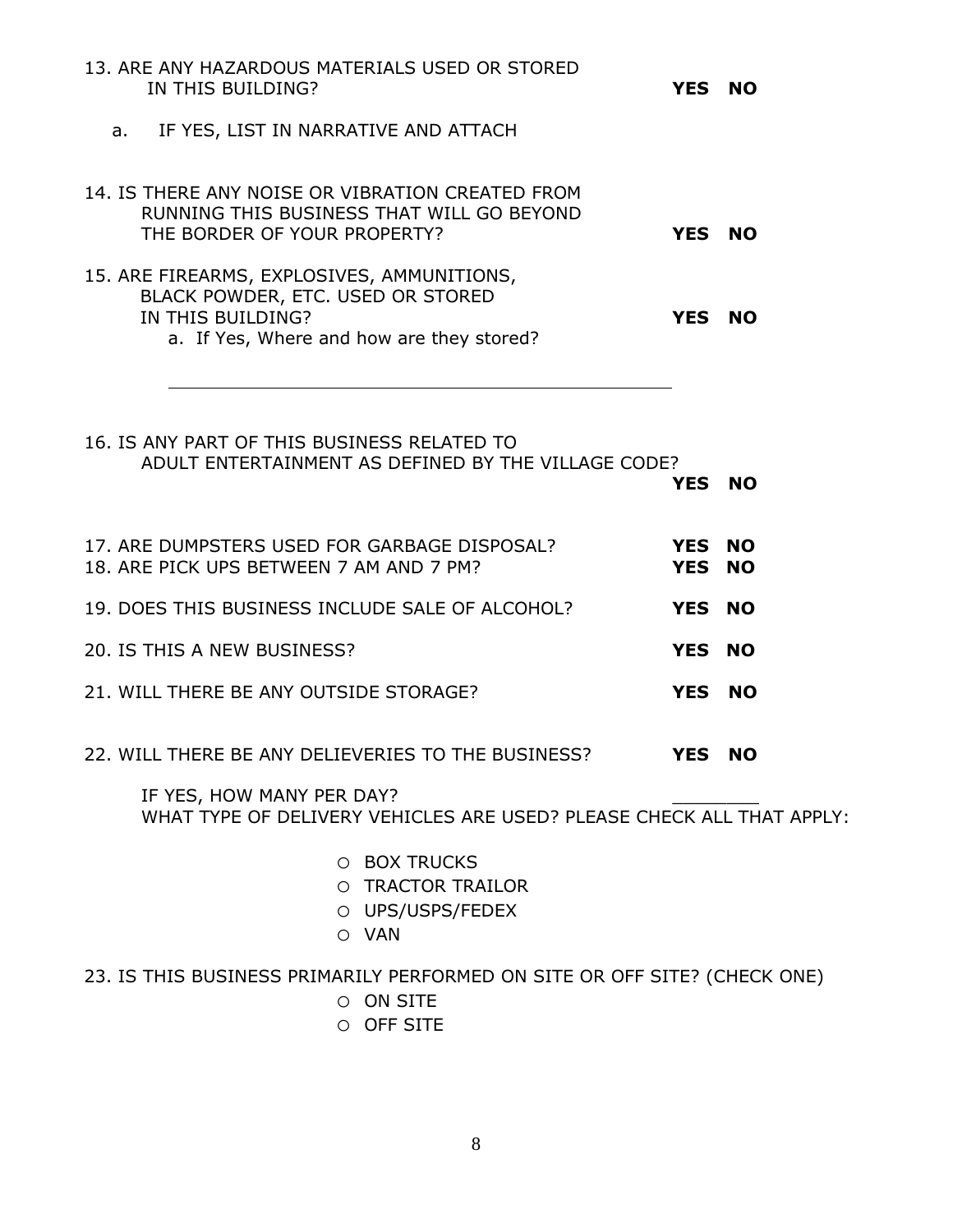

VILLAGE HALL 2 THUNDER ROAD COLONIE, NY 12205 (518) 869-7562 FAX (518) 464-0389 e-mail: ahart@colonievillage.org

## TE PLAN REVIEW CHECKLIST - FOR APPLICANT

Checklist for plan review only. For full requirements refer to applicable regulations.

| NAME OF PROPOSED PROJECT:    |  |
|------------------------------|--|
| ADDRESS OF PROPOSED PROJECT: |  |
| NAME OF APPLICANT:           |  |

### PRELIMINARY SUBMISSION

|                   | <b>DEPARTMENT</b>                                                                                                                                                                                                                                                                                                                                                                                                                              | Planning Sewer Water                |                                              |                                                                                                                       | Highway    | Fire | Other     |
|-------------------|------------------------------------------------------------------------------------------------------------------------------------------------------------------------------------------------------------------------------------------------------------------------------------------------------------------------------------------------------------------------------------------------------------------------------------------------|-------------------------------------|----------------------------------------------|-----------------------------------------------------------------------------------------------------------------------|------------|------|-----------|
| $\overline{a}$    | Date Submitted:                                                                                                                                                                                                                                                                                                                                                                                                                                |                                     |                                              |                                                                                                                       |            |      |           |
| $\equiv$          | Date Checked:                                                                                                                                                                                                                                                                                                                                                                                                                                  |                                     | the control of the control of the control of |                                                                                                                       |            |      |           |
| $\qquad \qquad -$ | Checked By:                                                                                                                                                                                                                                                                                                                                                                                                                                    |                                     |                                              | <u> 1999 - John Harry Harry Harry Harry Harry Harry Harry Harry Harry Harry Harry Harry Harry Harry Harry Harry H</u> |            |      |           |
|                   | 1. LAND USE BACKGROUND                                                                                                                                                                                                                                                                                                                                                                                                                         |                                     |                                              |                                                                                                                       | <b>YES</b> |      | <b>NO</b> |
|                   | a. Access to public highway<br>b. Site affected by mandatory 25' or 100'<br>Buffer from residential use<br>c. Variance granted<br>d. Previous site approvals granted<br>e. County Planning Board Referral required<br>f. Public Highway, Water, or Sewer proposed<br>g. County Health Dept. Approval required<br>h. County or State Highway Approval required<br>i. NYSDEC Storm Water discharge permit required<br>j. Special Permit required |                                     |                                              |                                                                                                                       |            |      |           |
|                   | A. ENVIRONMENTAL BACKGROUND:                                                                                                                                                                                                                                                                                                                                                                                                                   |                                     |                                              |                                                                                                                       |            |      |           |
|                   | SEQR classification: Type II________ Unlisted_______ Type I______ Exempt or excluded_                                                                                                                                                                                                                                                                                                                                                          |                                     |                                              |                                                                                                                       |            |      |           |
|                   |                                                                                                                                                                                                                                                                                                                                                                                                                                                |                                     |                                              |                                                                                                                       | <b>YES</b> |      | <b>NO</b> |
|                   | a. Site affected by Patroon Creek Corridor<br>b. Site affected by Wetlands (State or Federal)<br>c. Site affected by Flood Plain<br>d. Site on National Register of Historic Places<br>e. Site on State map of archeologically significant areas                                                                                                                                                                                               | (Archeological assessment required) |                                              |                                                                                                                       |            |      |           |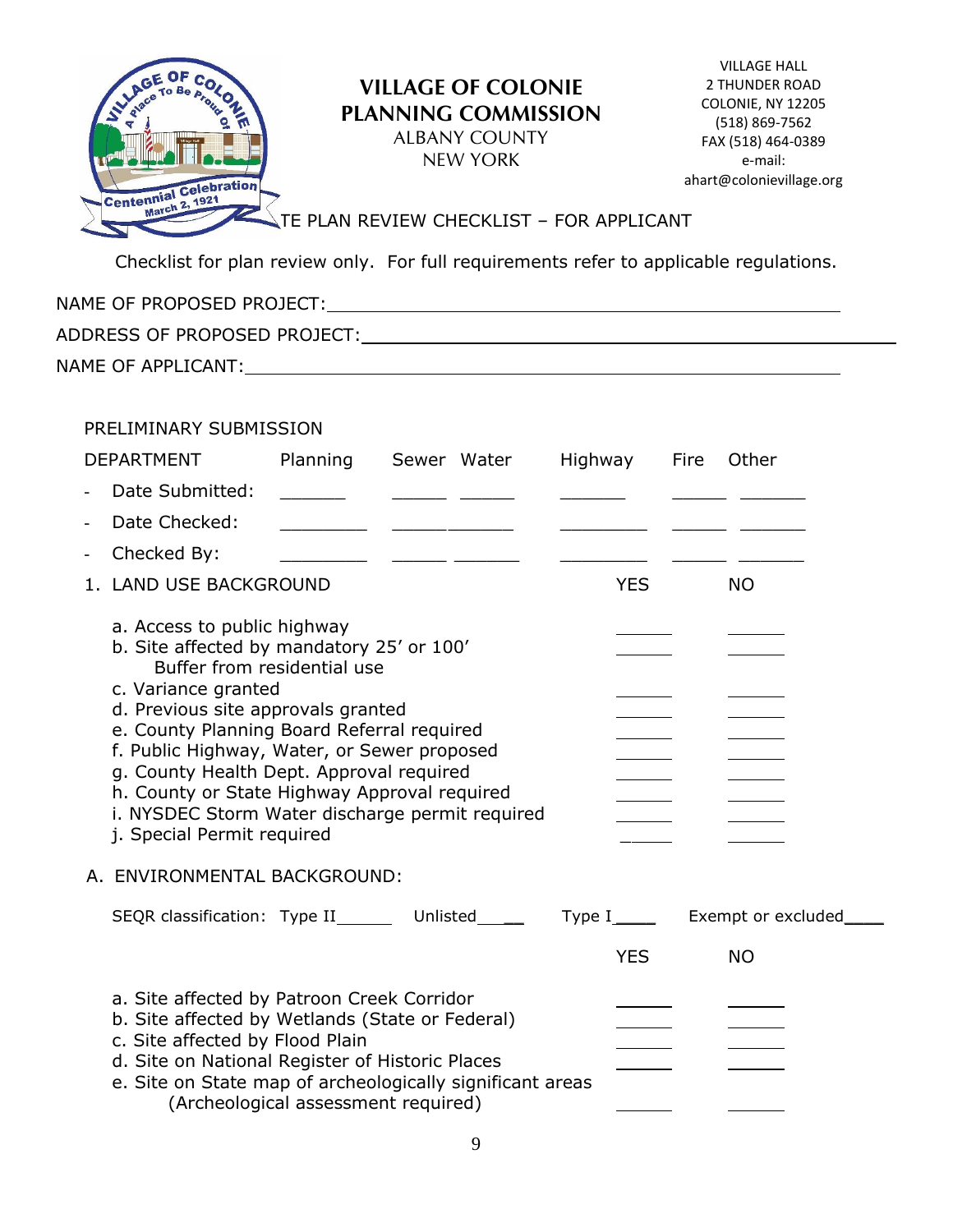- f. Site within boundary of Commercial "D" G.E.I.S. area
- g. Site affected by other features of environmental significance Specify: the state of the state of the state of the state of the state of the state of the state of the state of the state of the state of the state of the state of the state of the state of the state of the state of the s
- B. A narrative description of the proposed project, addressing its scope of operation, purpose, justification and impact on the immediate area of influence and the Village in general (school, traffic, generation, population, utilities, aesthetics and land use compatibility) and including the following:

| b.<br>Name of applicant                                         |  |
|-----------------------------------------------------------------|--|
| Name of proposed tenant/business<br>c.                          |  |
| d.<br>Site zoning                                               |  |
| Description of existing site and use<br>е.                      |  |
| f.<br>Description of intended site development and use          |  |
| Proposed gross floor area<br>g.                                 |  |
| h.<br>Building height and number of floors                      |  |
| i.<br>Number of quest rooms or dwelling units                   |  |
| (Where applicable)                                              |  |
| Number of employees<br>j.                                       |  |
| k.<br>Hours and days of operation                               |  |
| Proposed number of parking spaces<br>Ι.                         |  |
| Site coverage statistics (building coverage,<br>m.              |  |
| Paved areas, green areas, by percentage of site                 |  |
| And square footage)                                             |  |
| Impact on adjoining property: noise, visual,<br>n.              |  |
| Drainage, other                                                 |  |
| Storage and disposal method of chemicals used<br>$\mathsf{o}$ . |  |
| (Solvents, soaps, etc.)                                         |  |

C. Existing Site Plan at a scale of  $1'' = 10''$ ,  $1'' = 20'$ ,  $1'' = 30'$  or  $1' = 40'$ ; sheet size shall be  $22'' \times 34''$  or 34" x 44", to include the following features:

| a. | Location map at scale of $1'' = 2000'$ as inset; map<br>Shall be oriented the same as the site analysis plan |  |
|----|--------------------------------------------------------------------------------------------------------------|--|
| b. | North arrow                                                                                                  |  |
| C. | Boundary survey map of property at a scale of                                                                |  |
|    | $1'' = 10'$ , $1'' = 20'$ , $1'' = 30'$ , or $1'' = 40'$                                                     |  |
| d. | Existing topography, related to NGVD 1929 (show                                                              |  |
|    | Benchmark), at contour intervals of 2' or less, and                                                          |  |
|    | Existing structures, utilities, and site improvements                                                        |  |
|    | Within 50' of the property - where a boundary of a                                                           |  |
|    | Zoning district which permits residences exists                                                              |  |
|    | Within 100 feet of the site, all such existing features                                                      |  |
|    | Shall be extended to a distance of 100 feet in the                                                           |  |
|    | Direction of the district boundary                                                                           |  |
| e. | Existing zoning district, with district boundaries                                                           |  |
|    | Within 100' of the site                                                                                      |  |
| f. | Names of all adjoining property owners                                                                       |  |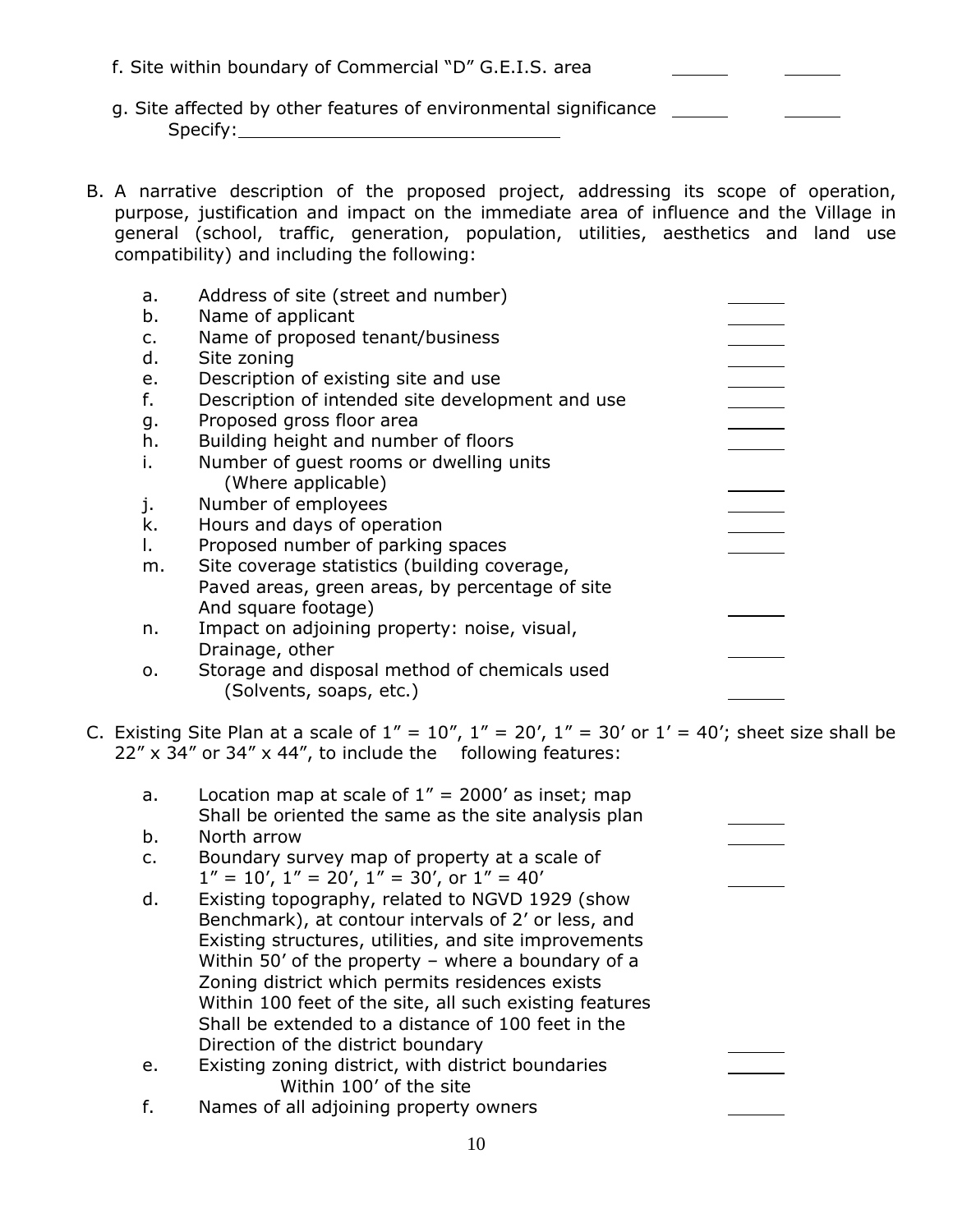| g. | Identification, by both verbal description and<br>graphic depiction, of all adjacent land uses |  |
|----|------------------------------------------------------------------------------------------------|--|
| h. | Location and description of existing vegetation                                                |  |
|    | (species, size, condition, and value), watercourses,                                           |  |
|    | wetlands, flood plains, other natural features                                                 |  |
|    | Soil analysis describing soil types, surface and<br>i.                                         |  |
|    | subsurface rock and ground water conditions                                                    |  |
| j. | Existing structures, utilities, and site improvements                                          |  |
|    | within 50' of the property $-$ where a boundary of a                                           |  |
|    | zoning district which permits residences exists within                                         |  |
|    | 100 feet of the site, existing structures, utilities and site                                  |  |
|    | improvements shall be extended to a distance of 100 feet                                       |  |
|    | in the direction of the district boundary                                                      |  |
| k. | Identification of visual features such as smoke stacks,                                        |  |
|    | borrow pits, overhead utility lines, junkyards, refuse<br>areas, billboards (if none, so note) |  |
| Ι. | Identification of sources of smoke, noise, odors or                                            |  |
|    | other emissions (if none, so note)                                                             |  |
| m. | Where the site is a component or phase of a larger                                             |  |
|    | development (e.g., a commercial subdivision or a                                               |  |
|    | multi-phased project), an overall plan of the larger                                           |  |
|    | development must be submitted, showing existing                                                |  |
|    | development and uses                                                                           |  |

D. Preliminary site development plan on existing site plan base map (sheet size shall be 22" x 34" or 34" x 44"). All information to be shown on a single sheet – when plan consists of multiple sheets with match lines, a  $1'' = 200'$  or larger overall site plan must be submitted. Plans must include all items in Section 4 above, and show the following added information:

| a. | Title block with names of project, applicant and map<br>preparer, address of site; date of map; and work record<br>with revision dates                                     |  |
|----|----------------------------------------------------------------------------------------------------------------------------------------------------------------------------|--|
| b. | Proposed buildings, other improvements (with building<br>and setback dimensions)                                                                                           |  |
| c. | Proposed utilities, including lateral locations, sizes, and<br>connection points                                                                                           |  |
| d. | Proposed landscaping                                                                                                                                                       |  |
| e. | Proposed parking, circulation, storage, service, display<br>areas, solid waste containment/recycling areas; label<br>minimum parking setbacks from lot lines and buildings |  |
| f. | Number of parking spaces, including handicapped spaces<br>as required by NYS Uniform Fire Prevention and Building<br>Code                                                  |  |
| g. | Analysis of parking requirement                                                                                                                                            |  |
| h. | Access                                                                                                                                                                     |  |
| i. | Proposed drainage concept                                                                                                                                                  |  |
| j. | Approximate limits of clearing and grading                                                                                                                                 |  |
|    |                                                                                                                                                                            |  |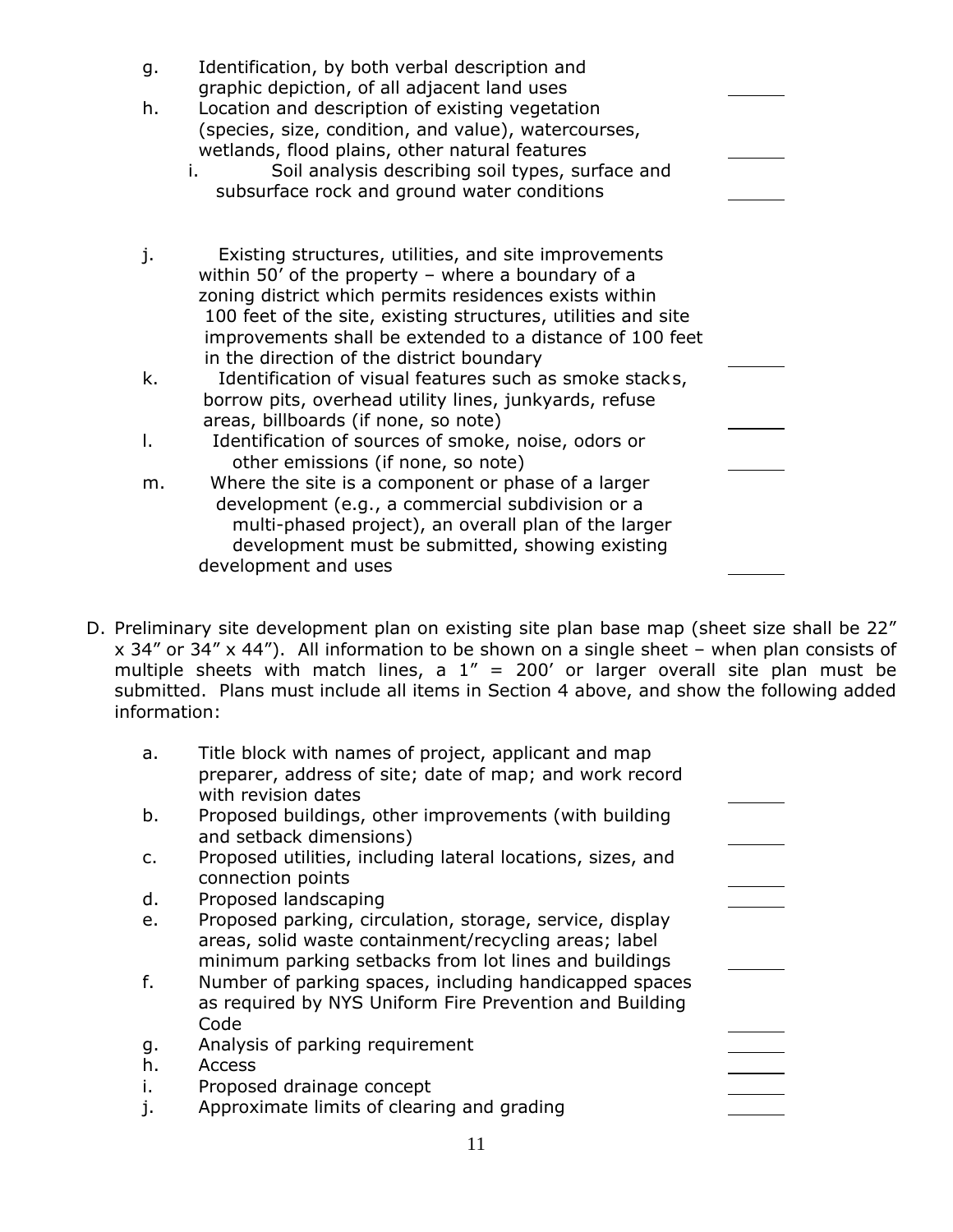| k.<br>I.<br>m.      | Existing/proposed easements<br>Site coverage statistics (building coverage, green area<br>and paved areas b percentage of site and square footage)<br>Building height and number of floors                                                                                                                                               |  |
|---------------------|------------------------------------------------------------------------------------------------------------------------------------------------------------------------------------------------------------------------------------------------------------------------------------------------------------------------------------------|--|
|                     | E. Floor plan (folded to 8 $\frac{1}{2}$ " x 11"), indicating use of each area                                                                                                                                                                                                                                                           |  |
|                     | F. Building elevation drawings from the front,<br>rear, and sides, showing design elements, materials and colors<br>to be used on exterior finishes, roof top or other exterior mechanical<br>and HVAC and units (if none, so note) and any other features the<br>Planning Commission may reasonably request<br>G. Photograph(s) of site |  |
|                     | H. Such additional reports, maps or materials as the Planning<br>Commission may reasonably request and deem necessary to<br>make the determinations required by the New York State<br>Environmental Quality Review Act and Village Code /NYS Code                                                                                        |  |
|                     | I. Application form complete                                                                                                                                                                                                                                                                                                             |  |
|                     | J. Environmental assessment form complete                                                                                                                                                                                                                                                                                                |  |
|                     | K. Review Escrow required                                                                                                                                                                                                                                                                                                                |  |
| L. Escrow Deposited |                                                                                                                                                                                                                                                                                                                                          |  |
|                     | M. Public Works review completed:                                                                                                                                                                                                                                                                                                        |  |
|                     | N. Assessor's review completed and all proposed easements<br>and street deeds reviewed by the Village Engineer (???) not<br>Planning Commission Attorney???                                                                                                                                                                              |  |
|                     | 16. Date of concept acceptance/rejection                                                                                                                                                                                                                                                                                                 |  |

# **COMMENTS ON PRELIMINARY SUBMISSION/REVIEW:**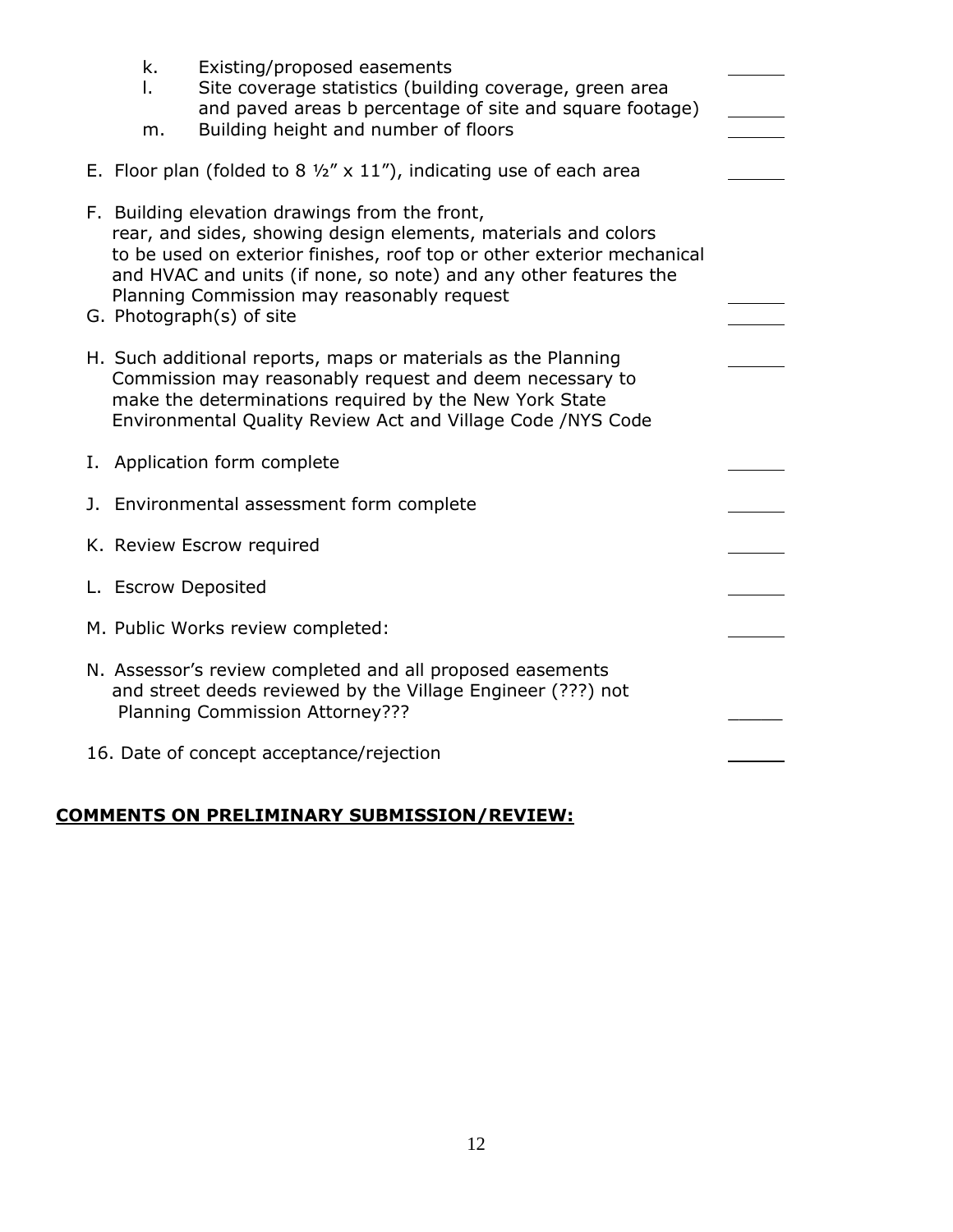# **II FINAL SUBMISSION**

| <b>DEPARTMENT</b> | Planning | Sewer Water | Highway | Fire | Other |
|-------------------|----------|-------------|---------|------|-------|
| - Date Submitted: |          |             |         |      |       |
| - Date Checked:   |          |             |         |      |       |
| - Checked By:     |          |             |         |      |       |

1. Final site development plan at same scale as preliminary submission (sheet size shall be 22" x 34" or 34" x 44"). Separate layout, grading, utility, and landscape plans may be submitted for clarity; storm sewers must be show on same plan as proposed grading. Plans shall include:

| a. | Title block including name of project, name of applicant,<br>name of map preparer, date of map, and address of |  |
|----|----------------------------------------------------------------------------------------------------------------|--|
|    | property                                                                                                       |  |
| b. | A 5" x 5" block for Planning Commission approval stamp<br>(at lower right side of plan)                        |  |
| c. | Location plan at scale of $1'' = 2000'$ as inset, oriented<br>same as site plan                                |  |
| d. | North arrow                                                                                                    |  |
| e. | Exact boundary and lot lines, showing bearings and                                                             |  |
|    | distances, including any interior lot lines                                                                    |  |
| f. | Owners and use of adjacent land                                                                                |  |
| g. | Existing zoning                                                                                                |  |
| h. | Lot area in acres and square feet                                                                              |  |
| ı. | Existing utilities (location and size)                                                                         |  |
| j. | Proposed utilities (location, size, type and connection to<br>existing)                                        |  |
| k. | Location of all easements (with boundary data,                                                                 |  |
|    | name of grantee)                                                                                               |  |
| I. | Building location and dimensions                                                                               |  |
| m. | Building height and number of floors                                                                           |  |
| n. | Building setback dimensions to each lot line                                                                   |  |
| о. | Surface treatment (paving, gravel, lawn, ground                                                                |  |
|    | cover, etc) identified for all areas                                                                           |  |
| p. | Site coverage statistics (buildings coverage, paved                                                            |  |
|    | areas and green areas) in square feet and as percentage<br>of the total area                                   |  |
| q. | Layout and dimensions of parking, drives, walks;                                                               |  |
|    | label minimum parking setbacks from lot lines and                                                              |  |
|    | buildings                                                                                                      |  |
| r. | Number of parking spaces                                                                                       |  |
| s. | Access/parking for handicapped, as required by NYS                                                             |  |
|    | Uniform Fire Prevention and Building Code                                                                      |  |
| t. | Traffic flow pattern and directional signage                                                                   |  |
| u. | Location of fire lanes, hydrants                                                                               |  |
| ٧. | Service, equipment locations - HVAC, refuse, loading,                                                          |  |
|    | storage, solid waste recycling                                                                                 |  |
| w. | Fencing - location, type, height                                                                               |  |
|    |                                                                                                                |  |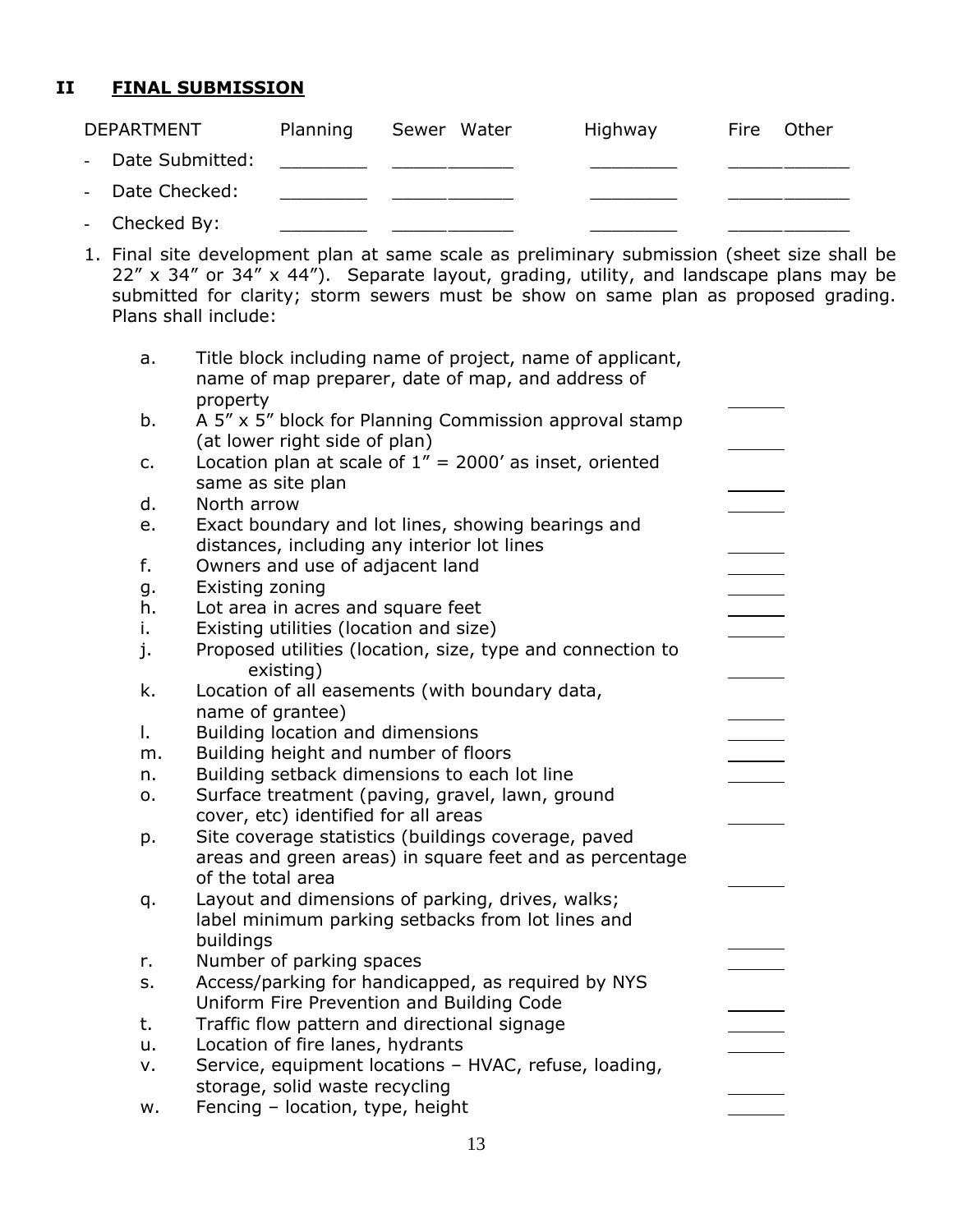| X.  | Existing and proposed topography at contour intervals              |
|-----|--------------------------------------------------------------------|
|     | of 2' or less, extending 50' from the site, and based on a         |
|     | NGVD 1929 benchmark (show benchmark on plan)                       |
| у.  | Proposed finished floor elevations                                 |
| z.  | Limits of grading and clearing                                     |
| aa. | Proposed erosion control measures                                  |
| bb. | Landscaping -                                                      |
|     | 1.<br>existing to be preserved                                     |
|     | proposed species, size, location<br>2.                             |
|     | 3.<br>Deciduous trees 3- 3 1/2 cal. min.                           |
|     | 4.<br>Evergreen trees 6' ht. min.                                  |
|     | 5.<br>four (4") inches of topsoil                                  |
| CC. | Curbing to protect green space                                     |
| dd. | Location of freestanding signs with setback dimensions             |
| ee. | Location of and data on soil tests, ground water elevation         |
| ff. | Details - storm system, walls, curbs, pavement sections, etc _____ |
| gg. | Lighting plan and details showing fixture location and             |
|     | Type, and lighting pattern                                         |
| hh. | The following standard notes:                                      |
|     | The Applicant shall comply with all applicable federal,<br>1.      |
|     | State, and local laws, rules and regulations, including            |
|     | But not limited to the State Environmental Quality                 |
|     | Review Act (SEQR), Freshwater Wetlands Permit                      |
|     | Regulations                                                        |
|     | 2.<br>The Applicant shall bear the sole responsibility for         |
|     | Ensuring that all improvements are completed and                   |
|     | And maintained in accordance with approved plans,                  |
|     | Specifications, and standards.                                     |
|     | 3. No Certificate of Occupancy shall be issued by the Village of   |
|     | Colonie Code Enforcement Department until all required             |
|     | Improvements are satisfactorily completed.                         |
|     | The Applicant shall be responsible for keeping existing<br>4.      |
|     | Public highways and adjacent lands free of debris                  |
|     | Soil, and other matter which may accumulate due to                 |
|     | Construction related to the site.                                  |
|     | 5.<br>All site lighting shall be designed and installed so as      |
|     | Not to illuminate adjacent properties or highways.                 |
|     | All plant materials installed pursuant to this site<br>6.          |
|     | Development plan shall conform to the American                     |
|     | Standard Nursery Stock (ANSI Z60.1-1986) of the                    |
|     | American Association of Nurserymen or equivalent                   |
|     | Recognized standard, and shall be installed and                    |
|     | Maintained in accordance with accepted industry                    |
|     | Practice.                                                          |
|     | No portion of this site shall be used for storage or<br>7.         |
|     | Display of any product or material, or for parking                 |
|     | Of any vehicles, or for the conduct of any other                   |
|     | Business operations, unless specifically designated                |
|     |                                                                    |

For such use on this site development plan. 8. All required erosion control measures shall be installed